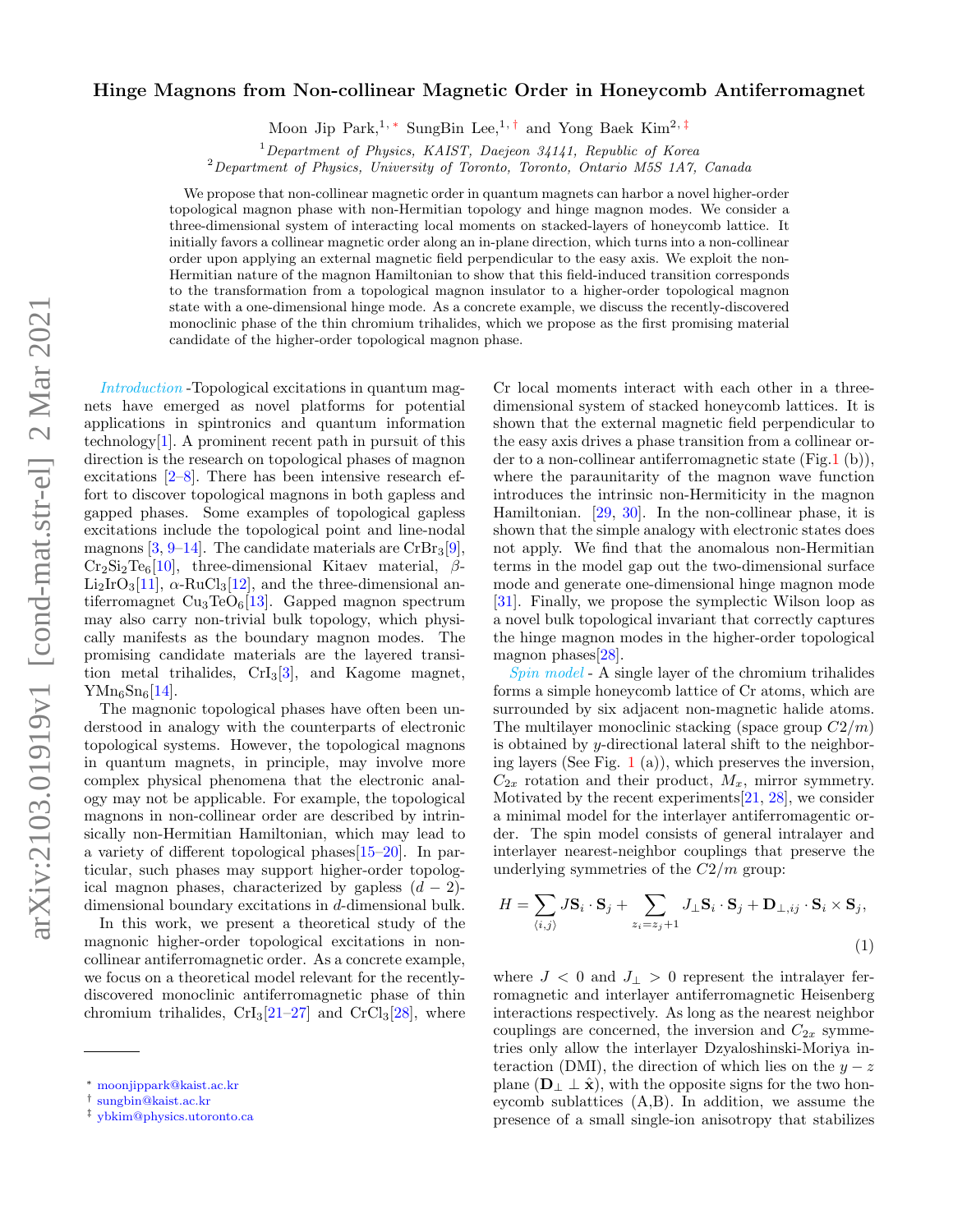the antiferromagnetic order along an easy-axis[\[32\]](#page-5-5).

In the AA or rhombohedral (space group  $R\bar{3}$ ) stacking, the additional  $C_{2y}$  and  $C_{3z}$  symmetries prohibit the interlayer DMI. The next-nearest neighbor DMI appears as the next leading order coupling[\[3\]](#page-4-3). In such a case, each layer realizes the magnonic analogue of the Haldane model, characterized by the non-trivial Chern number [\[4,](#page-4-13) [5,](#page-4-14) [33\]](#page-5-6). In this work, we focus on the symmetry-allowed nearest neighbor interlayer couplings of the monoclinic stacking under  $C2/m$  group.

With a given magnetic ground state, the bosonic Bogoliubov Gennes (BdG) Hamiltonian can be derived by using the Holstein-Primakoff (HP) transformation[\[34\]](#page-5-7):  $S_{+(-)} \approx \sqrt{2S}a^{(\dagger)}, S_z \approx S - a^{\dagger}a$ . The BdG Hamiltonian can be diagonalized via  $H_{\text{BdG}}(\mathbf{k}) = U_{\mathbf{k}} D_{\mathbf{k}} U_{\mathbf{k}}^{\dagger}$ , where  $D_{\mathbf{k}}$  is the diagonal matrix containing the magnon band energy. In the presence of the  $U(1)$ -spin rotation symmetry along the easy axis, the Bogoliubov-de Gennes (BdG) Hamiltonian can be decoupled into two sectors as,

$$
H_{\text{BdG}}(\mathbf{k}) = H_{s=+1} \oplus H_{s=-1},\tag{2}
$$

where each sector consists of the Hamiltonian of the magnons carrying spin  $\pm 1$  along the collinear axis respectively. In this case, the wave functions satisfy the unitary condition,  $U_{\mathbf{k}}^{\dagger}U_{\mathbf{k}}=I$ , as the electron wave function does. However, in general non-collinear orders, the unitary condition is not satisfied. Instead, the bosonic commutation relation demands the paraunitary condition of the wave functions such that  $U_{\mathbf{k}}^{\dagger} \Sigma_z U_{\mathbf{k}} = \Sigma_z$ , where  $\Sigma_z$  is the Pauli matrix acting on the particle-hole space. Obtaining the paraunitary wave function requires the diagonalization of the non-Hermitian Hamiltonian,  $\Sigma_z H_{\text{BdG}}(\mathbf{k})$ [\[35\]](#page-5-8).

First-order Topology in Collinear order - When the spin-orbit coupling is negligibly small, the dominant interactions may approximately preserve higher symmetry operations than is strictly required by the magnetic space group. The set of these operations is formally referred as the spin-space group $[36, 37]$  $[36, 37]$  $[36, 37]$ . The spin-space group consists of larger rotational symmetries than that of the magnetic space group[\[38\]](#page-5-11), which independently act on the coordinate rotations and the spin rotations. Therefore, under the spin-space group, we can define the effective space-time inversion symmetry,  $PT$ , which provides the topological protection of the  $\mathbb{Z}_2$ -quantized Berry phase along a closed-loop in Brillouin zone(BZ) [\[39,](#page-5-12) [40\]](#page-5-13).

Without the interlayer interactions, each layer possesses the Dirac nodal points at  $K$  and  $K'$  points as the monolayer graphene does (See Fig.  $1(c)$  $1(c)$ ). The topological protection of the nodal point can be formally cast by  $\mathbb{Z}_2$ -quantized Berry phase  $\pi$  along a loop encircling the nodal points (Black circles in Fig.  $1(c)$  $1(c)$ ). The physical manifestation of  $\pi$ -Berry phase is the zigzag edge modes at the two-dimensional surfaces of the three-dimensional bulk [\[41,](#page-5-14) [42\]](#page-5-15). In the presence of non-negligible spin-orbit coupling, DMI may opens a band gap, leading to the magnonic topological insulator with a non-trivial Chern number [\[3\]](#page-4-3).



<span id="page-1-0"></span>FIG. 1. (a) Top view of the atomic configurations in the monoclinic stacked-honeycomb-lattices. (b) Non-collinear magnetic order driven by an external magnetic field. Red spins represent the magnetic unit cell. (c) Locations of magnon edge modes in the Brillouin zone for the monoclinic structure, allowed by the spin-space group. Green points represent the nodal points protected by  $\mathbb{Z}_2$ -quantized Berry phase with the effective  $PT$  symmetry. The projection to the surface perpendicular to the x-axis realizes the zigzag edge modes (red lines), which form an effective spin chain along the z-direction (red dots). (d) In the non-collinear phase, the DMI dimerizes the edge modes in the effective Kitaev chain along the z-direction, leaving only the hinge magnon states (blue lines).

Second-order Topology in Non-collinear order - We now consider the external magnetic field along the direction perpendicular to the collinear antiferromagnetic order. That is, we add the term,  $H_{ext} = -\mathbf{h}_{ext} \cdot \sum_i \mathbf{S}_i$ , where hext represents the external magnetic field. The magnetic field generates the non-collinear order with the spin canting (See Fig.  $1$  (b)). In this case, the conventional Wilson line and the Berry phase are not well-defined anymore, since the wave function does not satisfy the unitary condition[\[35\]](#page-5-8). Instead, we show that the non-collinearity induced by the spin canting generates the higher-order topological hinge magnon states (See Fig.  $1(d)$  $1(d)$ ).

As an example, we first consider the specific case where the x-directional magnetic field is applied to the y-directional antiferromagnetic order. Fig.  $2(a)$  $2(a)$  shows the non-collinear magnon bands. We find that the zigzag edge modes at the surface are immediately gapped out as the magnetic field is applied (Inset of Fig.  $2(a)$  $2(a)$ ). In contrast, a pair of in-gap states emerge within the momentum window  $K < k_y < K'$  (Red dashed line in Fig.  $2(a)$  $2(a)$ , as we take the additional open boundary condition along the z direction. Unlike the surface states, these ingap states are localized at the corner of the  $x - z$  plane, evidently showing the nature of the hinge modes (Fig. [2](#page-2-0) (c)). In addition, unlike the conventional electronic higher-order topological insulators, the localization of the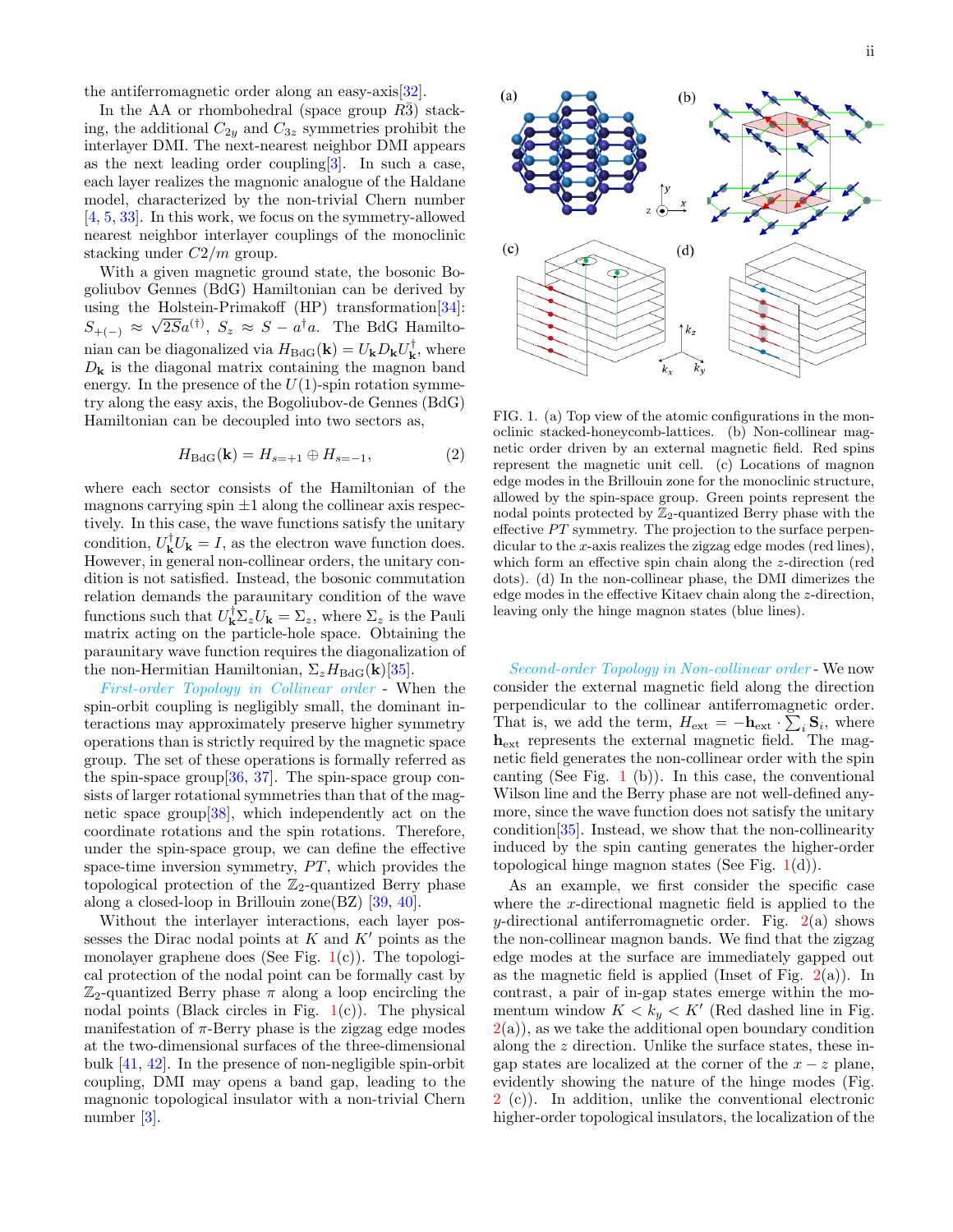hinge modes occurs only at the two corners of one side surface. The surface possessing the hinge mode switches as the direction of the magnetic field is inverted.

Effective surface model- A heuristic way of understanding the emergence of the hinge state is to consider the effective model describing the zigzag edge modes at the surface (Fig. [3\(](#page-3-0)a)). At a fixed  $k_y$ , we can consider the zigzag edges as the effective one-dimensional antiferromagnetic chain ( $J_{\text{eff}} > 0$ ) along the  $\hat{z}$ -direction,

<span id="page-2-2"></span>
$$
H_{\text{eff}} = \sum_{\langle i,j \rangle} J_{\text{eff}} \mathbf{S}_i \cdot \mathbf{S}_j + (D_{\text{eff}} \hat{z}) \cdot \mathbf{S}_i \times \mathbf{S}_j - (h_{\text{eff}} \hat{x}) \cdot \sum_i \mathbf{S}_i,
$$
\n(3)

where the subscript indices  $i$  indicates the  $i$ -th layer. The non-collinear order in the presence of the spin canting can be represented with the cant angle  $\theta$  as,  $\vec{S}_i$  =  $|S|(\sin \theta, (-1)^i \cos \theta, 0)$ . Due to the non-collinearity, the HP transformations of the Heisenberg exchange interaction and the DMI now contain both particle-particle and particle-hole channels as,

<span id="page-2-1"></span>
$$
J_{\text{eff}} : \mathbf{S}_{i+1} \cdot \mathbf{S}_{i} =
$$
  

$$
\frac{|S|}{2} \times [\sin^{2} \theta a_{i+1}^{\dagger} a_{i} - \cos^{2} \theta a_{i+1}^{\dagger} a_{i}^{\dagger} - n_{i+1} - n_{i}] + \text{h.c.}
$$

$$
D_{\text{eff}} : \hat{z} \cdot \mathbf{S}_{i+1} \times \mathbf{S}_{i} =
$$
\n
$$
\frac{|S|}{2} \times \left[ \frac{(-1)^{i}}{2} \sin 2\theta (a_{i+1}^{\dagger} a_{i} + a_{i+1}^{\dagger} a_{i}^{\dagger} - n_{i+1} - n_{i}) \right] + \text{h.c.}
$$
\n(4)

where  $n_i$  is the HP boson number operator. Here, we have only collected the quadratic terms of the HP bosons within the linear spin-wave theory. The resulting HP Hamiltonian consists of the normal hopping and  $p$ -wave pairing terms as well as a chemical potential, and resembles the Kitaev chain model  $\left[43\right]$  that possesses the Majorana fermions at the boundary.

We now formally show that the above one-dimensional spin chain is characterized by the non-trivial topology. By collecting the interactions in Eq. [\(4\)](#page-2-1), we derive the full tight-binding model of the HP bosons as,

$$
H_{\rm HP} = \frac{|S|}{2} \sum_{i} t_{\text{eff},i} [a_{i+1}^{\dagger} a_i + a_{i+1} a_i^{\dagger}]
$$
(5)  
+  $\Delta_{\text{eff},i} [a_{i+1}^{\dagger} a_i^{\dagger} + a_{i+1} a_i] - \mu_{\text{eff}} [a_i^{\dagger} a_i + a_i a_i^{\dagger}] + \text{h.c.},$ 

where the explicit form of the coupling parameters are given by,

$$
t_{\text{eff},i} = \frac{J_{\text{eff}}}{2}(1 - \cos 2\theta) + (-1)^i \frac{D_{\text{eff}}}{2}\sin 2\theta,
$$
 (6)  

$$
\Delta_{\text{eff},i} = -\frac{J_{\text{eff}}}{2}(1 + \cos 2\theta) + (-1)^i \frac{D_{\text{eff}}}{2}\sin 2\theta,
$$
  

$$
\mu_{\text{eff}} = -2J_{\text{eff}}\cos 2\theta - \frac{h_{\text{eff}}}{|S|}\sin \theta.
$$

The above Hamiltonian can be analytically diagonalized (See Supplementary Material for the detailed analytical



<span id="page-2-0"></span>FIG. 2. (a) The magnon band structure as a function of  $k_y$  with open boundary condition along  $x - z$  direction. In the middle of the bands, the hinge magnon states emerge (red lines). Inset: the same band structure with the periodic boundary condition along the z-direction. Here, the DM vector is pointing in the z-direction. (b) The non-Abelian Berry phase as a function of  $k_y$ . We find the  $\pi$ -quantized Berry phase at  $k_y = \pi$ , where the hinge modes reside. (c) The wave function character of the hinge mode at  $k_y = \pi$ . We find that the wave functions are localized at the corner of the  $x - z$ plane.

calculations). Indeed, we find that it supports two topologically distinct gapped phases: the non-trivial phase with the zero-dimensional boundary mode and the trivial gapped phase. The topological phase transition between the two gapped phases occurs when  $\theta = 0$ , regardless of the specific parameters in the HP Hamiltonian (Fig. [3](#page-3-0) (b)). This behavior explains the emergence of the hinge mode even with an arbitrary small strength of the magnetic field. By further increasing the strength of the magnetic field, we find that the magnon band gap closes at the cant angle  $\theta = \pm 90^{\circ}$ , where the system regains the collinearity along the direction of the magnetic field.

Furthermore, the non-trivial phase is determined by the relative orientation between the DM vector and the direction of the magnetic field (Fig.  $3(c)$  $3(c)$ ). In the full three-dimensional model, the zigzag edges of the two side surfaces consist of different sublattices, in which the direction of the DMI is reversed from each other. Therefore, at a given direction of the magnetic field, one of the two side surfaces becomes topologically non-trivial, while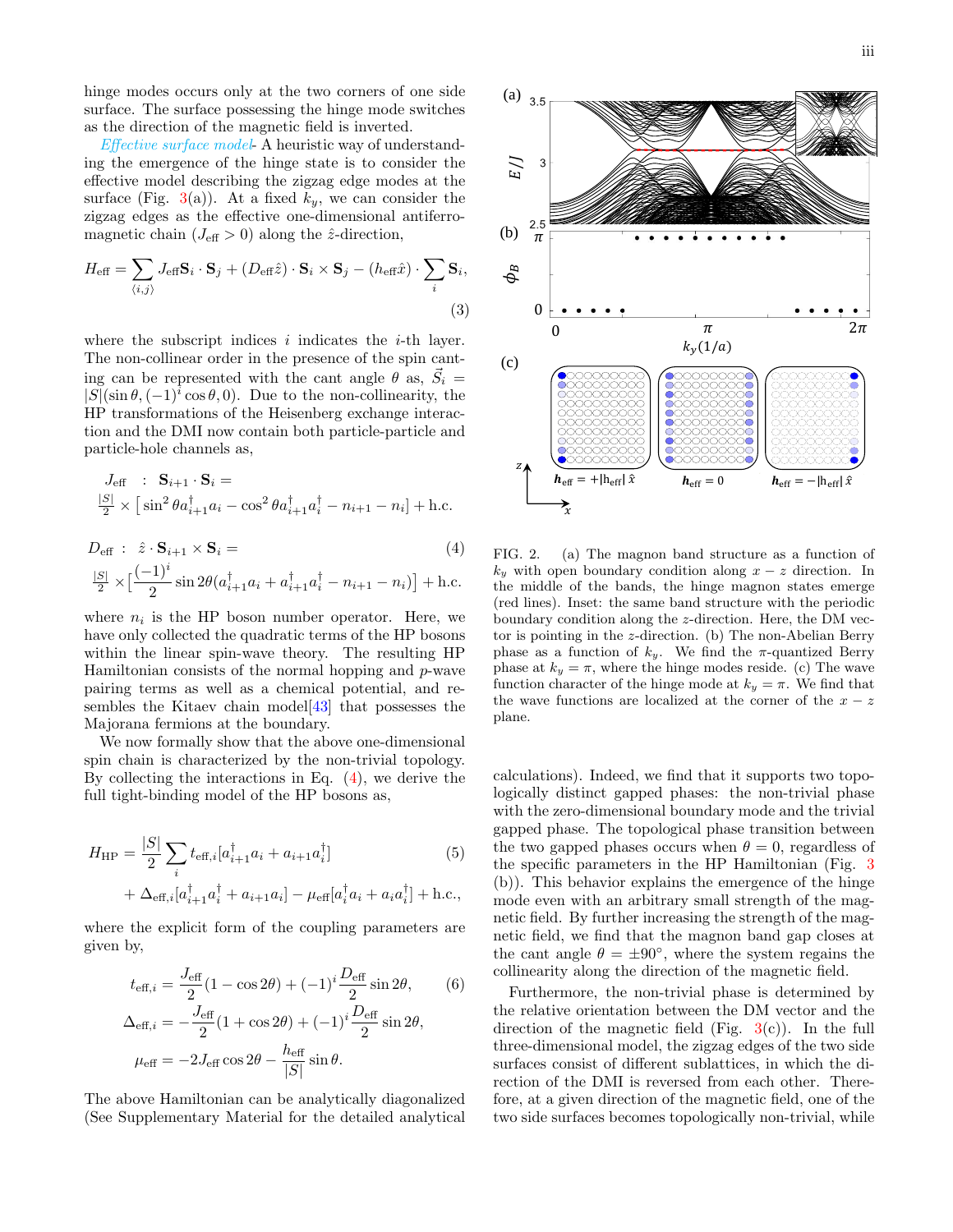the other surface is topologically trivial. As a result, only two hinge modes occur at one of the side surfaces, which explains the localization pattern of the hinge mode in the three-dimensional model (Fig.  $2(c)$  $2(c)$ ). Finally, we note that our results hold regardless of the specific direction of the collinear magnetic order as far as the external magnetic field is applied in the perpendicular direction. As we show in the next section, the hinge modes are robust as long as the magnetic order preserves  $C_{2x}$  symmetry.

Symplectic Willson loop - To rigorously describe the topology of the paraunitary wave functions, we introduce the topological invariant. The particle-hole symmetry of the BdG Hamiltonian allows the decomposition of the wave functions into the positive and negative energy sectors as  $U_{\mathbf{k}} = (V_{\mathbf{k}}, \Sigma_x V_{-\mathbf{k}})$  where  $V_{\mathbf{k}}$  is  $N \times \frac{N}{2}$ -dimensional matrix, containing the eigenvectors of the positive energy sector  $[12, 44, 45]$  $[12, 44, 45]$  $[12, 44, 45]$  $[12, 44, 45]$  $[12, 44, 45]$ . The wave functions of the positive energy sectors satisfy the following normalization condition,  $V_{\mathbf{k}}^{\dagger} \Sigma_z V_{\mathbf{k}} = I$ . Using this property, we can define the sympletic Wilson line as,

<span id="page-3-1"></span>
$$
\mathcal{U}_{s}(\mathbf{k}_{1} \to \mathbf{k}_{2}) \equiv \Sigma_{z} \hat{P}(\mathbf{k}_{1}) [\prod_{\mathbf{k}} \Sigma_{z} \hat{P}(\mathbf{k})] \Sigma_{z} \hat{P}(\mathbf{k}_{2}), \quad (7)
$$

where the momentum vectors, **k**, form a path from  $k_1$  to  $\bm{k}_2$ .  $[\hat{P}(\bm{k})]_{ij} = \sum_{n \in \text{occupied}} [V_{\mathbf{k}}]_{i,n} [V_{\mathbf{k}}^{\dagger}]_{n,j}$  is the projection operator to the occupied positive energy subspace at the momentum  $k$ . In contrast to the conventional Wilson line, the additional operator,  $\Sigma_z$ , is inserted between the projection operator. It is important to note that Eq. [\(7\)](#page-3-1) along a closed loop recovers the unitarity due to the normalization condition. Utilizing the unitarity condition, we can formally define the non-Abelian Berry phase of the paraunitary wave functions as,

$$
e^{i\Phi_{\mathcal{B}}(\boldsymbol{k}_1 \to \boldsymbol{k}_2)} = \det[\mathcal{U}_s(\boldsymbol{k}_1 \to \boldsymbol{k}_2) \Sigma_z]. \tag{8}
$$

In general, the Berry phase can be any arbitrary value between 0 and  $2\pi$  ( $\Phi_B \in [0, 2\pi)$ ). However, in the presence of  $C_{2x}$  rotation symmetry, the Berry phase becomes quantized. To show this, we consider the one-dimensional Hamiltonian shown in the previous section. We now introduce the following topological invariant,  $\nu$ . Using  $C_{2x}$ symmetry, we can decompose the Wilson loop into the two Wilson lines related by  $C_{2x}$  symmetry as,

$$
\nu \equiv e^{i\Phi_B} = \det[\mathcal{U}_{s,(0 \to \pi)} \mathcal{U}_{s,(\pi \to 2\pi)} \Sigma_z]
$$
(9)  
\n
$$
= \det[\mathcal{U}_{s,(0 \to \pi)} \hat{C}_{2x}^{-1} (\hat{C}_{2x} \mathcal{U}_{s,(\pi \to 2\pi)} \hat{C}_{2x}^{-1}) \hat{C}_{2x} \Sigma_z]
$$
  
\n
$$
= \det[\mathcal{U}_{s,(0 \to \pi)} \hat{C}_{2x}^{-1} \mathcal{U}_{s,(\pi \to 0)} \hat{C}_{2x} \Sigma_z]
$$
  
\n
$$
= \prod_{n \in \text{occupied}} \zeta_n(0) \zeta_n(\pi),
$$

where  $\zeta_n(k)$  is the eigenvalue of  $C_{2x}$  on n-th band at the momentum k. Since  $\zeta_n = \pm 1$  ( $C_{2x}^2 = 1$ ), the Berry phase can only be 0 or  $\pi$ , which gives rise to  $\mathbb{Z}_2$ -topological protection of the hinge mode. (See Supplementary Material for the detailed mathematical proof).



<span id="page-3-0"></span>FIG. 3. (a) Schematic picture of the one-dimensional spin chain along the  $\hat{z}$ -direction. The external magnetic field is applied along the  $\hat{x}$ -direction, while the DM vector is pointing in the  $\hat{z}$ -direction. (b) The band gap and topological phase diagram as a function of the external magnetic field and the DMI. The topological phase (red strip) is characterized by the topological number  $\nu = -1$  (π Berry phase). The physical manifestation is the zero-dimensional bound mode at the end of the chain. (c) The same phase diagram as in (b) but the direction of the DMI is reversed.

We now numerically calculate the Wilson loop via integration along the  $k_z$ -direction in the three dimensional model with the open boundary condition in the xdirection. Fig. [2](#page-2-0) (b) shows the computed Berry phase as a function of  $k_y$ . We find the quantized  $\pi$ -Berry phase at  $C_{2x}$  invariant momentum,  $k_y = \pi$ , where the hinge modes appear  $(K < k_y < K')$ . The  $\pi$ -quantized Berry phase signals the boundary modes in the  $x - z$  plane[\[46,](#page-5-19) [47\]](#page-5-20), which physically manifests as the hinge mode.

Discussions - In conclusion, we have proposed a theoretical model for the higher-order topological hinge magnon excitations in the three-dimensional system of layered honeycomb antiferromagnets. It is shown that the magnetic-field-driven phase transition from a collinear magnetic order to a non-collinear magnetic order, corresponds to the topological phase transition from a magnon topological insulator to a high-order topological magnon state with hinge magnon modes. We show that the non-Hermitian nature of the magnon Hamiltonian and the paraunitarity of the magnon wavefunction play crucial roles here. While the conventional Wilson loop approach fails to capture the topology of the system, we demonstrate that the symplectic Wilson loop method offers an alternative topological invariant. Our results suggest that the external magnetic field can be used as a control knob for the topological phase transition.

We propose the multilayer chromium trihalides as a promising material candidate of the higher-order topo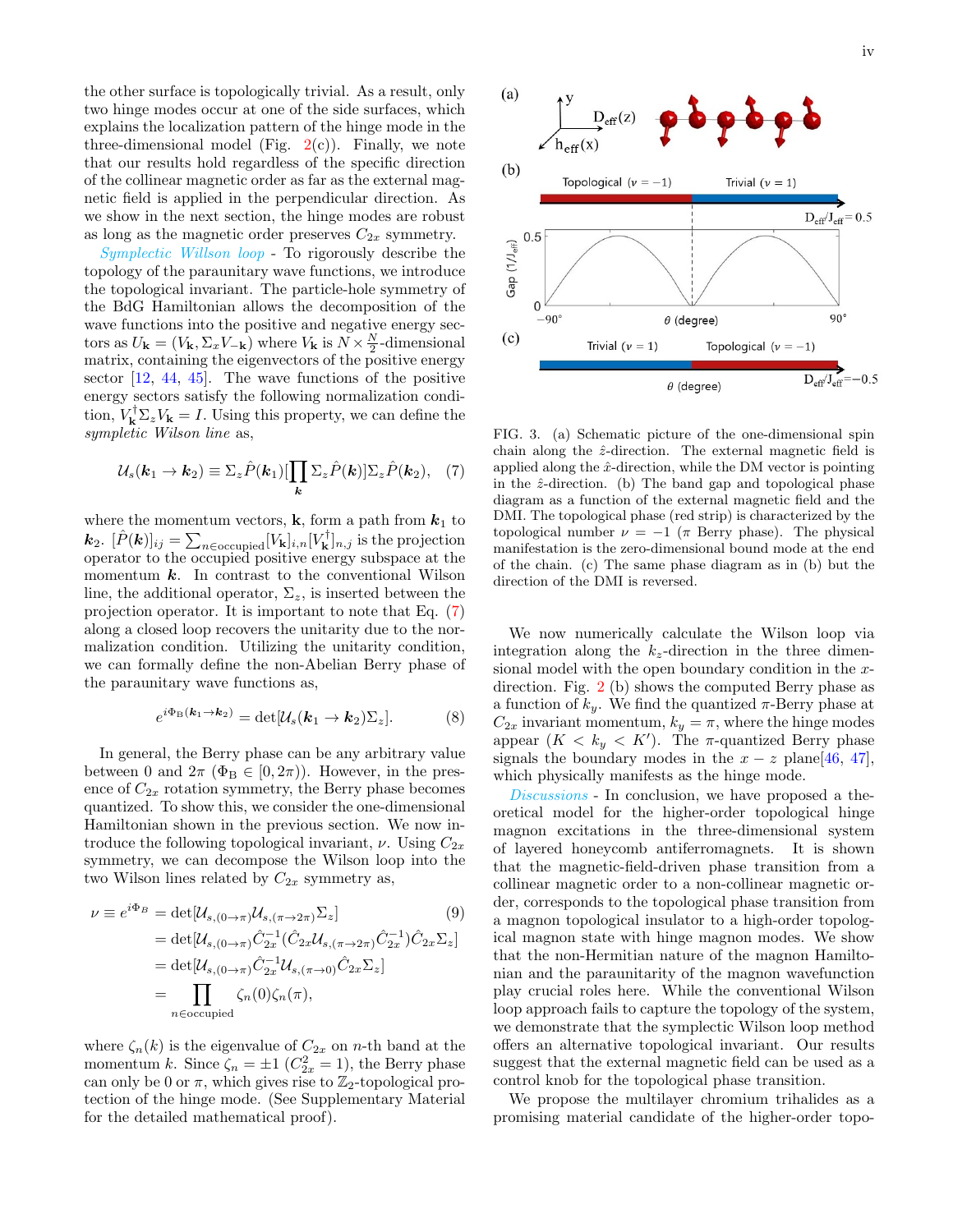logical magnon phase. Recent Raman spectroscopy measurement has identified the presence of the monoclinic phase  $(C2/m)$  in the thin multilayers of CrI<sub>3</sub> [21] and CrCl<sub>3</sub>[28]. The interlayer antiferromag-The interlayer antiferromagnetism has been further confirmed through magnetooptical Kerr effect measurement[\[23,](#page-5-21) [24\]](#page-5-22) and tunneling magnetoresistance $[25-27]$  $[25-27]$ , which is consistent with the magnetic ordering pattern in our theoretical model. We may also expect a sizable strength of DMI as in the bulk sample. We have shown that the interlayer stacking order plays a crucial role in the form of the DM interaction and the higher-order topology. Experimentally, the monoclinic phases are stable in the thin film, while the bulk sample undergoes the structural phase transition to the rhombohedral structure  $(R\bar{3})[22]$  $(R\bar{3})[22]$ . Therefore, investigations of magnetic properties by varying the layer thickness would reveal an interesting interplay between the stacking order and topology. In addition, we also suggest that an external elecric field could be used to control the interlayer DMI[\[48–](#page-5-25)[50\]](#page-5-26). In particular, the electric field along the x-direction would generate the interlayer DMI by breaking  $C_{2y}$  symmetry even in the rhombohe-

- <span id="page-4-0"></span>[1] A. V. Chumak, V. . I. Vasyuchka, A. . A. Serga, and B. Hillebrands, Magnon spintronics, [Nature Physics](https://doi.org/10.1038/nphys3347) 11, [453 \(2015\).](https://doi.org/10.1038/nphys3347)
- <span id="page-4-1"></span>[2] H. Katsura, N. Nagaosa, and P. A. Lee, Theory of the thermal hall effect in quantum magnets, [Phys. Rev. Lett.](https://doi.org/10.1103/PhysRevLett.104.066403) 104[, 066403 \(2010\).](https://doi.org/10.1103/PhysRevLett.104.066403)
- <span id="page-4-3"></span>[3] L. Chen, J.-H. Chung, B. Gao, T. Chen, M. B. Stone, A. I. Kolesnikov, Q. Huang, and P. Dai, Topological spin excitations in honeycomb ferromagnet cri<sub>3</sub>, [Phys. Rev. X](https://doi.org/10.1103/PhysRevX.8.041028) 8[, 041028 \(2018\).](https://doi.org/10.1103/PhysRevX.8.041028)
- <span id="page-4-13"></span>[4] S. A. Owerre, A first theoretical realization of honeycomb topological magnon insulator, [Journal of Physics: Con](https://doi.org/10.1088/0953-8984/28/38/386001)densed Matter 28[, 386001 \(2016\).](https://doi.org/10.1088/0953-8984/28/38/386001)
- <span id="page-4-14"></span>[5] S. A. Owerre, Topological honeycomb magnon hall effect: A calculation of thermal hall conductivity of magnetic spin excitations, [Journal of Applied Physics](https://doi.org/10.1063/1.4959815) 120, 043903 [\(2016\),](https://doi.org/10.1063/1.4959815) [https://doi.org/10.1063/1.4959815.](https://arxiv.org/abs/https://doi.org/10.1063/1.4959815)
- [6] H. Kondo, Y. Akagi, and H. Katsura, Three-dimensional topological magnon systems, [Phys. Rev. B](https://doi.org/10.1103/PhysRevB.100.144401) 100, 144401 [\(2019\).](https://doi.org/10.1103/PhysRevB.100.144401)
- [7] A. Mook, K. Plekhanov, J. Klinovaja, and D. Loss, Interaction-stabilized topological magnon insulator in ferromagnets (2020), [arXiv:2011.06543 \[cond-mat.str-el\].](https://arxiv.org/abs/2011.06543)
- <span id="page-4-2"></span>[8] R. Shindou, R. Matsumoto, S. Murakami, and J.-i. Ohe, Topological chiral magnonic edge mode in a magnonic crystal, Phys. Rev. B 87[, 174427 \(2013\).](https://doi.org/10.1103/PhysRevB.87.174427)
- <span id="page-4-4"></span>[9] E. J. Samuelsen, R. Silberglitt, G. Shirane, and J. P. Remeika, Spin waves in ferromagnetic  $CrBr<sub>3</sub>$  studied by inelastic neutron scattering, [Phys. Rev. B](https://doi.org/10.1103/PhysRevB.3.157) 3, 157 (1971).
- <span id="page-4-6"></span>[10] T. J. Williams, A. A. Aczel, M. D. Lumsden, S. E. Nagler, M. B. Stone, J.-Q. Yan, and D. Mandrus, Magnetic correlations in the quasi-two-dimensional semiconducting ferromagnet crsite<sub>3</sub>, Phys. Rev. B  $92$ [, 144404 \(2015\).](https://doi.org/10.1103/PhysRevB.92.144404)
- <span id="page-4-7"></span>[11] W. Choi, T. Mizoguchi, and Y. B. Kim, Nonsymmorphicsymmetry-protected topological magnons in three-

dral structure $(R\bar{3})$ .

Finally, it is worthwhile to mention that the family of  $A_2TMO_3$  compounds  $(A=Na,Li, TM=transition metal)$ also contains many monoclinic honeycomb antiferromagnets [\[51](#page-5-27)[–55\]](#page-6-0). A zigzag in-plane order in addition to the interlayer antiferromagnetism has been observed in these materials. In such a case, the additional zone folding occurs along the in-plane directions. The effect of the additional in-plane order on the topology would be an interesting subject of future study.

# ACKNOWLEDGMENTS

The numerical calculations of the linear spin-wave theory are performed using Spinw software program [\[56\]](#page-6-1). M.J.P. and S.L. are supported by the National Research Foundation Grant (NRF-2020R1F1A1073870, NRF- 2020R1A4A3079707). Y.B.K. is supported by the NSERC of Canada and the Center for Quantum Materials at the University of Toronto.

dimensional kitaev materials, [Phys. Rev. Lett.](https://doi.org/10.1103/PhysRevLett.123.227202) 123, [227202 \(2019\).](https://doi.org/10.1103/PhysRevLett.123.227202)

- <span id="page-4-8"></span>[12] F. Lu and Y.-M. Lu, Magnon band topology in spinorbital coupled magnets: classification and application to  $\alpha$ -RuCl<sub>3</sub> (2018),  $arXiv:1807.05232$  [cond-mat.str-el].
- <span id="page-4-9"></span>[13] K. Li, C. Li, J. Hu, Y. Li, and C. Fang, Dirac and nodal line magnons in three-dimensional antiferromagnets, [Phys. Rev. Lett.](https://doi.org/10.1103/PhysRevLett.119.247202) 119, 247202 (2017).
- <span id="page-4-5"></span>[14] H. Zhang, X. Feng, T. Heitmann, A. I. Kolesnikov, M. B. Stone, Y.-M. Lu, and X. Ke, Topological magnon bands in a room-temperature kagome magnet, [Phys. Rev. B](https://doi.org/10.1103/PhysRevB.101.100405) 101[, 100405 \(2020\).](https://doi.org/10.1103/PhysRevB.101.100405)
- <span id="page-4-10"></span>[15] H. Shen, B. Zhen, and L. Fu, Topological band theory for non-hermitian hamiltonians, [Phys. Rev. Lett.](https://doi.org/10.1103/PhysRevLett.120.146402) 120, [146402 \(2018\).](https://doi.org/10.1103/PhysRevLett.120.146402)
- [16] T. Liu, Y.-R. Zhang, Q. Ai, Z. Gong, K. Kawabata, M. Ueda, and F. Nori, Second-order topological phases in non-hermitian systems, [Phys. Rev. Lett.](https://doi.org/10.1103/PhysRevLett.122.076801) 122, 076801 [\(2019\).](https://doi.org/10.1103/PhysRevLett.122.076801)
- [17] N. Okuma, K. Kawabata, K. Shiozaki, and M. Sato, Topological origin of non-hermitian skin effects, [Phys.](https://doi.org/10.1103/PhysRevLett.124.086801) Rev. Lett. 124[, 086801 \(2020\).](https://doi.org/10.1103/PhysRevLett.124.086801)
- [18] M. S. Rudner and L. S. Levitov, Topological transition in a non-hermitian quantum walk, [Phys. Rev. Lett.](https://doi.org/10.1103/PhysRevLett.102.065703) 102, [065703 \(2009\).](https://doi.org/10.1103/PhysRevLett.102.065703)
- [19] S. Yao and Z. Wang, Edge states and topological invariants of non-hermitian systems, [Phys. Rev. Lett.](https://doi.org/10.1103/PhysRevLett.121.086803) 121, [086803 \(2018\).](https://doi.org/10.1103/PhysRevLett.121.086803)
- <span id="page-4-11"></span>[20] M. Ezawa, Non-hermitian higher-order topological states in nonreciprocal and reciprocal systems with their electric-circuit realization, [Phys. Rev. B](https://doi.org/10.1103/PhysRevB.99.201411) 99, 201411 [\(2019\).](https://doi.org/10.1103/PhysRevB.99.201411)
- <span id="page-4-12"></span>[21] N. Ubrig, Z. Wang, J. Teyssier, T. Taniguchi, K. Watanabe, E. Giannini, A. F. Morpurgo, and M. Gibertini, Low-temperature monoclinic layer stacking in atomically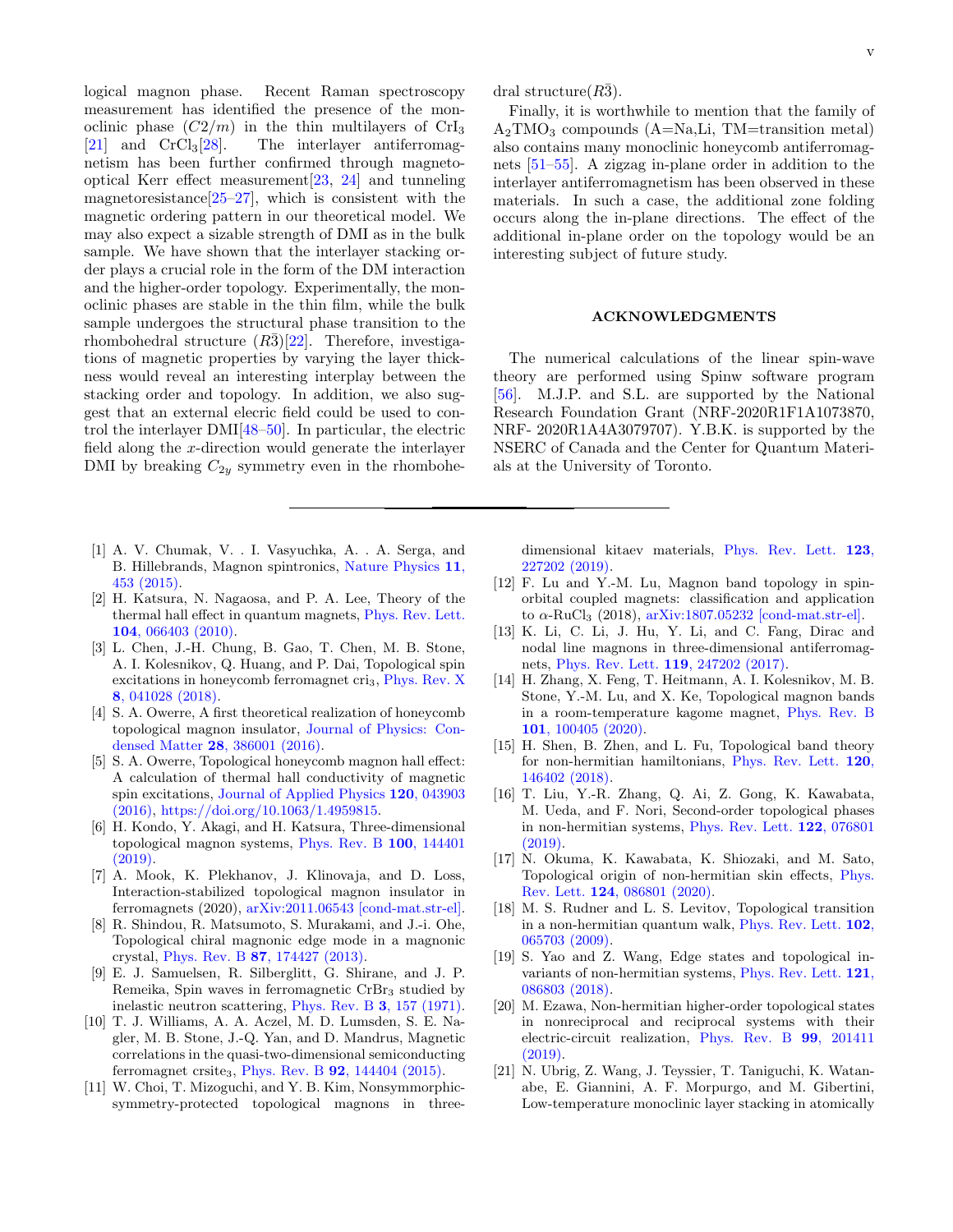thin CrI<sub>3</sub> crystals, 2D Materials  $7,015007$  (2019).

- <span id="page-5-24"></span>[22] M. A. McGuire, H. Dixit, V. R. Cooper, and B. C. Sales, Coupling of crystal structure and magnetism in the layered, ferromagnetic insulator CrI3, [Chemistry of Materi](https://doi.org/10.1021/cm504242t)als 27[, 612 \(2015\).](https://doi.org/10.1021/cm504242t)
- <span id="page-5-21"></span>[23] T. Song, X. Cai, M. W.-Y. Tu, X. Zhang, B. Huang, N. P. Wilson, K. L. Seyler, L. Zhu, T. Taniguchi, K. Watanabe, M. A. McGuire, D. H. Cobden, D. Xiao, W. Yao, and X. Xu, Giant tunneling magnetoresistance in spin-filter van der waals heterostructures, Science 360[, 1214 \(2018\).](https://doi.org/10.1126/science.aar4851)
- <span id="page-5-22"></span>[24] B. Huang, G. Clark, E. Navarro-Moratalla, D. R. Klein, R. Cheng, K. L. Seyler, D. Zhong, E. Schmidgall, M. A. McGuire, D. H. Cobden, W. Yao, D. Xiao, P. Jarillo-Herrero, and X. Xu, Layer-dependent ferromagnetism in a van der waals crystal down to the monolayer limit, Nature 546[, 270 \(2017\).](https://doi.org/10.1038/nature22391)
- <span id="page-5-23"></span>[25] D. R. Klein, D. MacNeill, J. L. Lado, D. Soriano, E. Navarro-Moratalla, K. Watanabe, T. Taniguchi, S. Manni, P. Canfield, J. Fernández-Rossier, and P. Jarillo-Herrero, Probing magnetism in 2D van der waals crystalline insulators via electron tunneling, [Sci](https://doi.org/10.1126/science.aar3617)ence 360[, 1218 \(2018\).](https://doi.org/10.1126/science.aar3617)
- [26] Z. Wang, I. Gutiérrez-Lezama, N. Ubrig, M. Kroner, M. Gibertini, T. Taniguchi, K. Watanabe, A. Imamoğlu, E. Giannini, and A. F. Morpurgo, Very large tunneling magnetoresistance in layered magnetic semiconductor CrI3, [Nature Communications](https://doi.org/10.1038/s41467-018-04953-8) 9, 2516 (2018).
- <span id="page-5-0"></span>[27] H. H. Kim, B. Yang, T. Patel, F. Sfigakis, C. Li, S. Tian, H. Lei, and A. W. Tsen, One million percent tunnel magnetoresistance in a magnetic van der waals heterostructure, Nano Letters 18[, 4885 \(2018\).](https://doi.org/10.1021/acs.nanolett.8b01552)
- <span id="page-5-1"></span>[28] D. R. Klein, D. MacNeill, Q. Song, D. T. Larson, S. Fang, M. Xu, R. A. Ribeiro, P. C. Canfield, E. Kaxiras, R. Comin, and P. Jarillo-Herrero, Enhancement of interlayer exchange in an ultrathin two-dimensional magnet, [Nature Physics](https://doi.org/10.1038/s41567-019-0651-0) 15, 1255 (2019).
- <span id="page-5-2"></span>[29] P. A. McClarty and J. G. Rau, Non-hermitian topology of spontaneous magnon decay, [Phys. Rev. B](https://doi.org/10.1103/PhysRevB.100.100405) 100, 100405 [\(2019\).](https://doi.org/10.1103/PhysRevB.100.100405)
- <span id="page-5-3"></span>[30] J. G. Rau, R. Moessner, and P. A. McClarty, Magnon interactions in the frustrated pyrochlore ferromagnet Yb<sub>2</sub>Ti<sub>2</sub>O<sub>7</sub>, Phys. Rev. B 100[, 104423 \(2019\).](https://doi.org/10.1103/PhysRevB.100.104423)
- <span id="page-5-4"></span>[31] A. Mook, S. A. Díaz, J. Klinovaja, and D. Loss, Chiral hinge magnons in second-order topological magnon insulators (2020), [arXiv:2010.04142 \[cond-mat.mes-hall\].](https://arxiv.org/abs/2010.04142)
- <span id="page-5-5"></span>[32] A. McLachlan, Spin-spin coupling hamiltonian in spin multiplets, [Molecular Physics](https://doi.org/10.1080/00268976300100491) 6, 441 (1963), [https://doi.org/10.1080/00268976300100491.](https://arxiv.org/abs/https://doi.org/10.1080/00268976300100491)
- <span id="page-5-6"></span>[33] F. D. M. Haldane, Model for a quantum hall effect without landau levels: Condensed-matter realization of the "parity anomaly", [Phys. Rev. Lett.](https://doi.org/10.1103/PhysRevLett.61.2015)  $61$ ,  $2015$  (1988).
- <span id="page-5-7"></span>[34] T. Holstein and H. Primakoff, Field dependence of the intrinsic domain magnetization of a ferromagnet, [Phys.](https://doi.org/10.1103/PhysRev.58.1098) Rev. 58[, 1098 \(1940\).](https://doi.org/10.1103/PhysRev.58.1098)
- <span id="page-5-8"></span>[35] J. Colpa, Diagonalization of the quadratic boson hamiltonian, [Physica A: Statistical Mechanics and its Appli](https://doi.org/https://doi.org/10.1016/0378-4371(78)90160-7)cations 93[, 327 \(1978\).](https://doi.org/https://doi.org/10.1016/0378-4371(78)90160-7)
- <span id="page-5-9"></span>[36] W. F. Brinkman, R. J. Elliott, and R. E. Peierls, Theory of spin-space groups, [Proceedings of the Royal Society of](https://doi.org/10.1098/rspa.1966.0211) [London. Series A. Mathematical and Physical Sciences](https://doi.org/10.1098/rspa.1966.0211) 294[, 343 \(1966\).](https://doi.org/10.1098/rspa.1966.0211)
- <span id="page-5-10"></span>[37] W. Brinkman and R. J. Elliott, Space group theory for spin waves, [Journal of Applied Physics](https://doi.org/10.1063/1.1708514) 37, 1457 (1966), [https://doi.org/10.1063/1.1708514.](https://arxiv.org/abs/https://doi.org/10.1063/1.1708514)
- <span id="page-5-11"></span>[38] J. Zak, Magnetic translation group, [Phys. Rev.](https://doi.org/10.1103/PhysRev.134.A1602) 134, [A1602 \(1964\).](https://doi.org/10.1103/PhysRev.134.A1602)
- <span id="page-5-12"></span>[39] J. C. Y. Teo and C. L. Kane, Topological defects and gapless modes in insulators and superconductors, [Phys.](https://doi.org/10.1103/PhysRevB.82.115120) Rev. B 82[, 115120 \(2010\).](https://doi.org/10.1103/PhysRevB.82.115120)
- <span id="page-5-13"></span>[40] S. Ryu, A. P. Schnyder, A. Furusaki, and A. W. W. Ludwig, Topological insulators and superconductors: tenfold way and dimensional hierarchy, [New Journal of Physics](https://doi.org/10.1088/1367-2630/12/6/065010) 12[, 065010 \(2010\).](https://doi.org/10.1088/1367-2630/12/6/065010)
- <span id="page-5-14"></span>[41] K.-K. Li and J.-P. Hu, Weyl and nodal ring magnons in three-dimensional honeycomb lattices, [Chinese Physics](https://doi.org/10.1088/0256-307x/34/7/077501) Letters 34[, 077501 \(2017\).](https://doi.org/10.1088/0256-307x/34/7/077501)
- <span id="page-5-15"></span>[42] G. Bian, T.-R. Chang, H. Zheng, S. Velury, S.-Y. Xu, T. Neupert, C.-K. Chiu, S.-M. Huang, D. S. Sanchez, I. Belopolski, N. Alidoust, P.-J. Chen, G. Chang, A. Bansil, H.-T. Jeng, H. Lin, and M. Z. Hasan, Drumhead surface states and topological nodal-line fermions in tltase<sub>2</sub>, Phys. Rev. B 93[, 121113 \(2016\).](https://doi.org/10.1103/PhysRevB.93.121113)
- <span id="page-5-16"></span>[43] A. Y. Kitaev, Unpaired majorana fermions in quantum wires, [Physics-Uspekhi](https://doi.org/10.1070/1063-7869/44/10s/s29) 44, 131 (2001).
- <span id="page-5-17"></span>[44] H. Kondo, Y. Akagi, and H. Katsura,  $Z_2$  topological invariant for magnon spin hall systems, [Phys. Rev. B](https://doi.org/10.1103/PhysRevB.99.041110) 99, [041110 \(2019\).](https://doi.org/10.1103/PhysRevB.99.041110)
- <span id="page-5-18"></span>[45] H. Kondo, Y. Akagi, and H. Katsura, Non-hermiticity and topological invariants of magnon bogoliubov–de gennes systems, Progress of Theoretical and Experimental Physics 2020, [10.1093/ptep/ptaa151](https://doi.org/10.1093/ptep/ptaa151) (2020), 12A104.
- <span id="page-5-19"></span>[46] R. Resta, Macroscopic polarization in crystalline dielectrics: the geometric phase approach, [Rev. Mod. Phys.](https://doi.org/10.1103/RevModPhys.66.899) 66[, 899 \(1994\).](https://doi.org/10.1103/RevModPhys.66.899)
- <span id="page-5-20"></span>[47] W. A. Benalcazar, B. A. Bernevig, and T. L. Hughes, Quantized electric multipole insulators, [Science](https://doi.org/10.1126/science.aah6442) 357, 61  $(2017)$ .
- <span id="page-5-25"></span>[48] J. Liu, M. Shi, J. Lu, and M. P. Anantram, Analysis of electrical-field-dependent dzyaloshinskii-moriya interaction and magnetocrystalline anisotropy in a twodimensional ferromagnetic monolayer, [Phys. Rev. B](https://doi.org/10.1103/PhysRevB.97.054416) 97, [054416 \(2018\).](https://doi.org/10.1103/PhysRevB.97.054416)
- [49] T. Srivastava, M. Schott, R. Juge, V. Křižáková, M. Belmeguenai, Y. Roussigné, A. Bernand-Mantel, L. Ranno, S. Pizzini, S.-M. Chérif, A. Stashkevich, S. Auffret, O. Boulle, G. Gaudin, M. Chshiev, C. Baraduc, and H. Béa, Large-voltage tuning of Dzyaloshinskii–Moriya interactions: A route toward dynamic control of skyrmion chirality, Nano Letters 18[, 4871 \(2018\),](https://doi.org/10.1021/acs.nanolett.8b01502) pMID: 29924621, [https://doi.org/10.1021/acs.nanolett.8b01502.](https://arxiv.org/abs/https://doi.org/10.1021/acs.nanolett.8b01502)
- <span id="page-5-26"></span>[50] W. Zhang, H. Zhong, R. Zang, Y. Zhang, S. Yu, G. Han, G. L. Liu, S. S. Yan, S. Kang, and L. M. Mei, Electrical field enhanced interfacial dzyaloshinskii-moriya interaction in MgO/Fe/Pt system, [Applied Physics Letters](https://doi.org/10.1063/1.5050447) 113, [122406 \(2018\),](https://doi.org/10.1063/1.5050447) [https://doi.org/10.1063/1.5050447.](https://arxiv.org/abs/https://doi.org/10.1063/1.5050447)
- <span id="page-5-27"></span>[51] H. Takagi, T. Takayama, G. Jackeli, G. Khaliullin, and S. E. Nagler, Concept and realization of kitaev quantum spin liquids, [Nature Reviews Physics](https://doi.org/10.1038/s42254-019-0038-2) 1, 264 (2019).
- [52] S. K. Choi, R. Coldea, A. N. Kolmogorov, T. Lancaster, I. I. Mazin, S. J. Blundell, P. G. Radaelli, Y. Singh, P. Gegenwart, K. R. Choi, S.-W. Cheong, P. J. Baker, C. Stock, and J. Taylor, Spin waves and revised crystal structure of honeycomb iridate  $Na<sub>2</sub>IrO<sub>3</sub>$ , [Phys. Rev. Lett.](https://doi.org/10.1103/PhysRevLett.108.127204) 108[, 127204 \(2012\).](https://doi.org/10.1103/PhysRevLett.108.127204)
- [53] S. Lee, S. Choi, J. Kim, H. Sim, C. Won, S. Lee, S. A. Kim, N. Hur, and J.-G. Park, Antiferromagnetic ordering in  $Li<sub>2</sub>MnO<sub>3</sub>$  single crystals with a two-dimensional hon-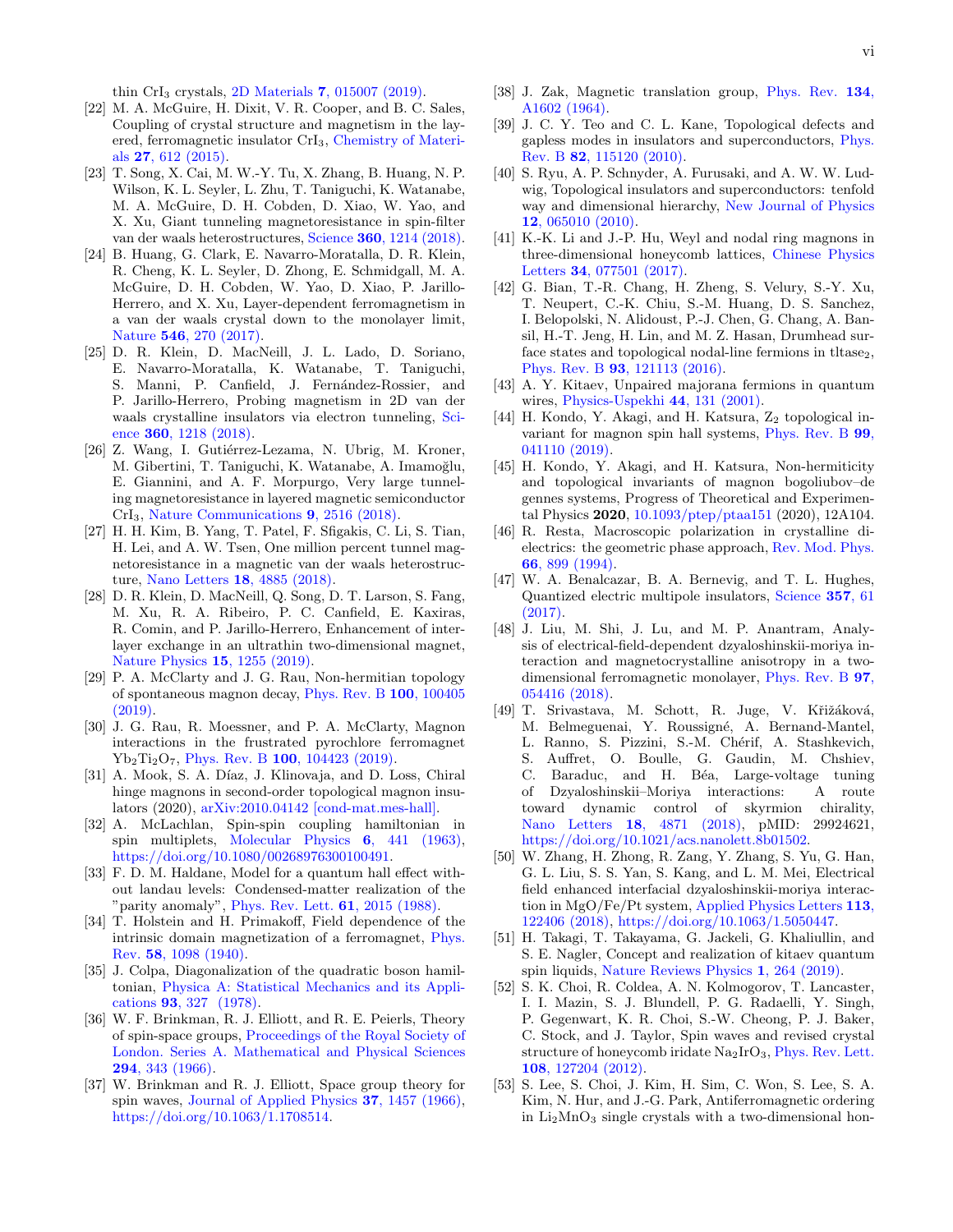eycomb lattice, [Journal of Physics: Condensed Matter](https://doi.org/10.1088/0953-8984/24/45/456004) 24[, 456004 \(2012\)](https://doi.org/10.1088/0953-8984/24/45/456004) .

- [54] P. Strobel and B. Lambert-Andron, Crystallographic and magnetic structure of Li <sup>2</sup>MnO 3 , [Journal of Solid State](https://doi.org/https://doi.org/10.1016/0022-4596(88)90305-2) Chemistry 75[, 90 \(1988\)](https://doi.org/https://doi.org/10.1016/0022-4596(88)90305-2) .
- <span id="page-6-0"></span>[55] Y. Takahashi, N. Kijima, H. Hayakawa, J. Awaka, and J. Akimoto, Single-crystal synthesis and structure refinement of Li2MoO3, [Journal of Physics and Chemistry of](https://doi.org/https://doi.org/10.1016/j.jpcs.2007.10.081) Solids 69[, 1518 \(2008\),](https://doi.org/https://doi.org/10.1016/j.jpcs.2007.10.081) 14th International Symposium on Intercalation Compounds.
- <span id="page-6-1"></span>[56] S. Toth and B. Lake, Linear spin wave theory for single-q incommensurate magnetic structures, [Journal of Physics:](https://doi.org/10.1088/0953-8984/27/16/166002) [Condensed Matter](https://doi.org/10.1088/0953-8984/27/16/166002) 27, 166002 (2015) .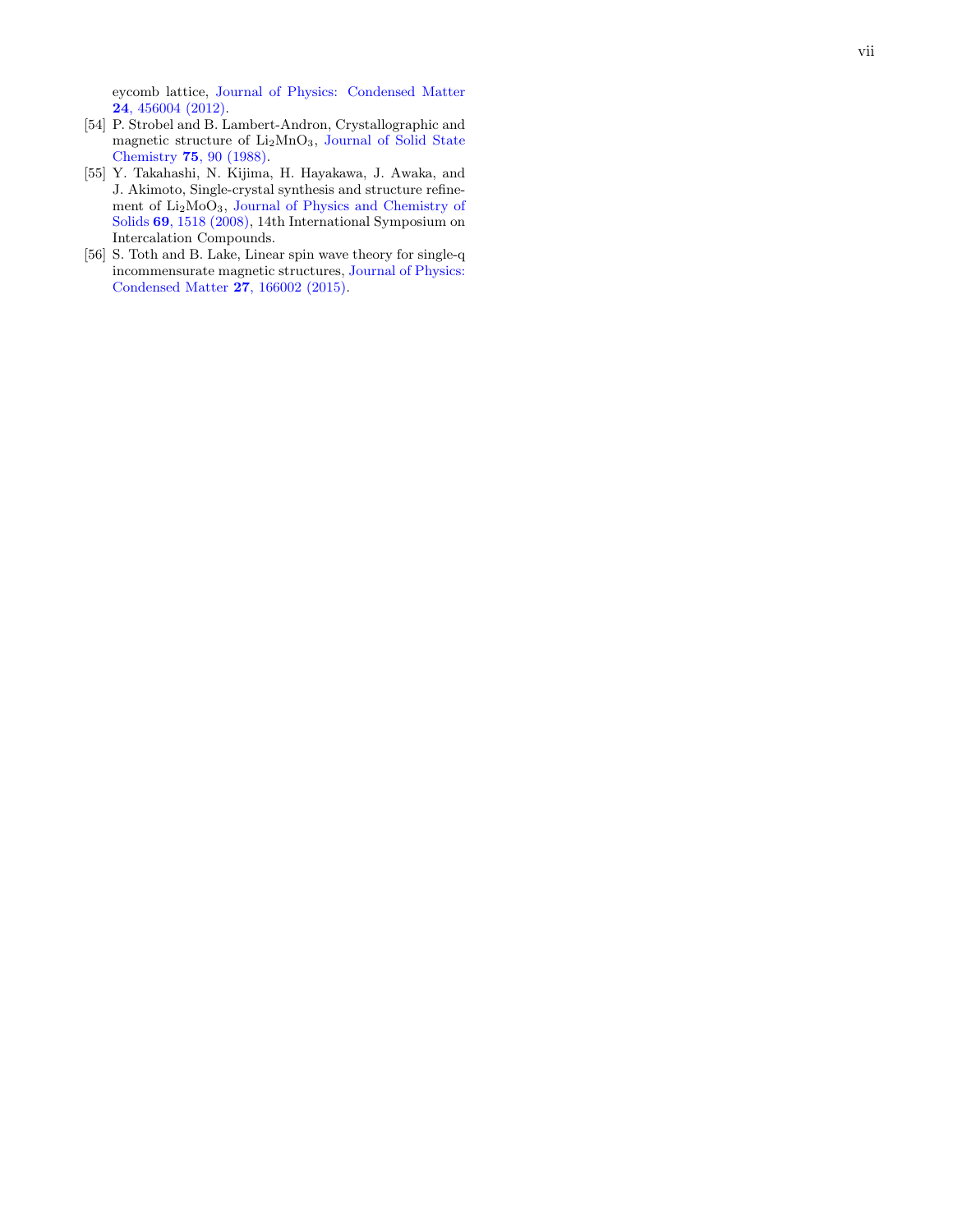## 1. SUPPLEMENTARY MATERIAL

#### A. Topological bound states in the effective one-dimensional spin chain

In this section, we present the detailed calculation of the effective one-dimensional spin chain in Eq. [\(3\)](#page-2-2). For the clarity, we start our discussion by writing Eq. [\(3\)](#page-2-2) again here.

<span id="page-7-0"></span>
$$
H_{\text{eff}} = \sum_{\langle i,j \rangle} J_{\text{eff}} \mathbf{S}_i \cdot \mathbf{S}_j + (D_{\text{eff}} \hat{z}) \cdot \mathbf{S}_i \times \mathbf{S}_j - (h_{\text{eff}} \hat{x}) \cdot \sum_i \mathbf{S}_i,\tag{S1}
$$

where  $J_{\text{eff}} > 0$ ,  $D_{\text{eff}}$ , and  $h_{\text{eff}}$  represent the effective Heisenberg interaction, DMI, and the external exchange field interaction respectively. If only  $J_{\text{eff}}$  exists in Eq. [\(S1\)](#page-7-0), the spins form the antiferromagnetic order. In this case, we assume that the collinear antiferromagnetic order points out the  $\hat{y}$ -direction,  $\vec{S} = |S|(0,(-1)^i,0)$ , where the application of the external field cants the spin to the  $\hat{x}$ -direction. The non-collinear order on the  $x - y$  plane can be represented as,

<span id="page-7-2"></span>
$$
\vec{S}_{\text{global},i} = |S|(\sin \theta, (-1)^i \cos \theta, 0),\tag{S2}
$$

where we use the subscript 'global' to denote that the spin vector is written in the global Cartesian coordinate basis. To perform the Holstein-Primakoff transformation, we express the spins in the global Cartesian coordinate basis in terms of the local coordinate basis as,

$$
\begin{pmatrix} S_{\text{global},x} \\ S_{\text{global},y} \\ S_{\text{global},z} \end{pmatrix}_{i\text{-th site}} = \begin{pmatrix} -(-1)^i \cos \theta & 0 & \sin \theta \\ \sin \theta & 0 & (-1)^i \cos \theta \\ 0 & 1 & 0 \end{pmatrix} \begin{pmatrix} S_x \\ S_y \\ S_z \end{pmatrix}_{i\text{-th site}}
$$
(S3)

where  $\vec{S}$  on the right-side of the equation is represented in the local coordinate basis. Accordingly, each interaction term in Eq.  $(S1)$  can be rewritten as,

$$
J_{\text{eff}} : \mathbf{S}_{i+1} \cdot \mathbf{S}_{i} |_{\text{global}} = -\cos 2\theta (S_{x,i+1} S_{x,i} + S_{z,i+1} S_{z,i}) + (-1)^{i} \sin 2\theta (S_{x,i+1} S_{z,i} - S_{z,i+1} S_{x,i}) + S_{y,i+1} S_{y,i},
$$
  

$$
D_{\text{eff}} : \hat{z} \cdot \mathbf{S}_{i+1} \times \mathbf{S}_{i} |_{\text{global}} = \cos 2\theta (S_{x,i+1} S_{z,i} - S_{z,i+1} S_{x,i}) + (-1)^{i} \sin 2\theta (S_{x,i+1} S_{x,i} + S_{z,i+1} S_{z,i}),
$$
 (S4)

$$
h_{\text{eff}} \quad : \quad \hat{x} \cdot \mathbf{S}_i|_{\text{global}} = -(-1)^i \cos \theta S_{x,i} + \sin \theta S_{z,i}.
$$

After we express the spin Hamiltonian in the local coordinate basis, we perform the standard HP transformation with the following convention :  $S_+ \approx \sqrt{2S}a$ ,  $S_- \approx \sqrt{2S}a^{\dagger}$ ,  $S_z \approx S - a^{\dagger}a$ . Each interaction term is rewritten in terms of the HP bosons as,

$$
J_{\text{eff}} : \mathbf{S}_{i+1} \cdot \mathbf{S}_i |_{\text{global}} = \frac{S}{2} \times \left[ -\cos 2\theta [(a+a^{\dagger})_{i+1}(a+a^{\dagger})_i - 2(n_{i+1}+n_i)] - (a-a^{\dagger})_{i+1}(a-a^{\dagger})_i \right], \quad (S5)
$$

<span id="page-7-1"></span>
$$
D_{\text{eff}} \quad : \quad \hat{z} \cdot \mathbf{S}_{i+1} \times \mathbf{S}_{i} |_{\text{global}} = \frac{S}{2} \times \left[ (-1)^{i} \sin 2\theta \left[ (a + a^{\dagger})_{i+1} (a + a^{\dagger})_{i} - 2(n_{i+1} + n_{i}) \right] \right],
$$
\n
$$
h_{\text{eff}} \quad : \quad \hat{x} \cdot \mathbf{S}_{i} |_{\text{global}} = -\sin \theta n_{i}.
$$

Here, we only collect the quadratic terms of the HP bosons within the linear-spin wave theory. Finally, we derive the one-dimensional tight-binding model of the HP bosons as,

$$
H_{\rm HP} = \frac{S}{2} \sum_{i} t_{\text{eff}} [a_{i+1}^{\dagger} a_i + a_{i+1} a_i^{\dagger}] + \Delta_{\text{eff}} [a_{i+1}^{\dagger} a_i^{\dagger} + a_{i+1} a_i] - \mu_{\text{eff}} [a_i^{\dagger} a_i + a_i a_i^{\dagger}] + \text{h.c.},\tag{S6}
$$

where the effective coupling parameters are explicitly written as,

$$
t_{\text{eff},i} = \frac{J_{\text{eff}}}{2}(1 - \cos 2\theta) + (-1)^i \frac{D_{\text{eff}}}{2} \sin 2\theta,
$$
  
\n
$$
\Delta_{\text{eff},i} = \frac{J_{\text{eff}}}{2}(-1 - \cos 2\theta) + (-1)^i \frac{D_{\text{eff}}}{2} \sin 2\theta,
$$
  
\n
$$
\mu_{\text{eff}} = -2J_{\text{eff}} \cos 2\theta - \frac{h_{\text{eff}}}{S} \sin \theta.
$$
\n(S7)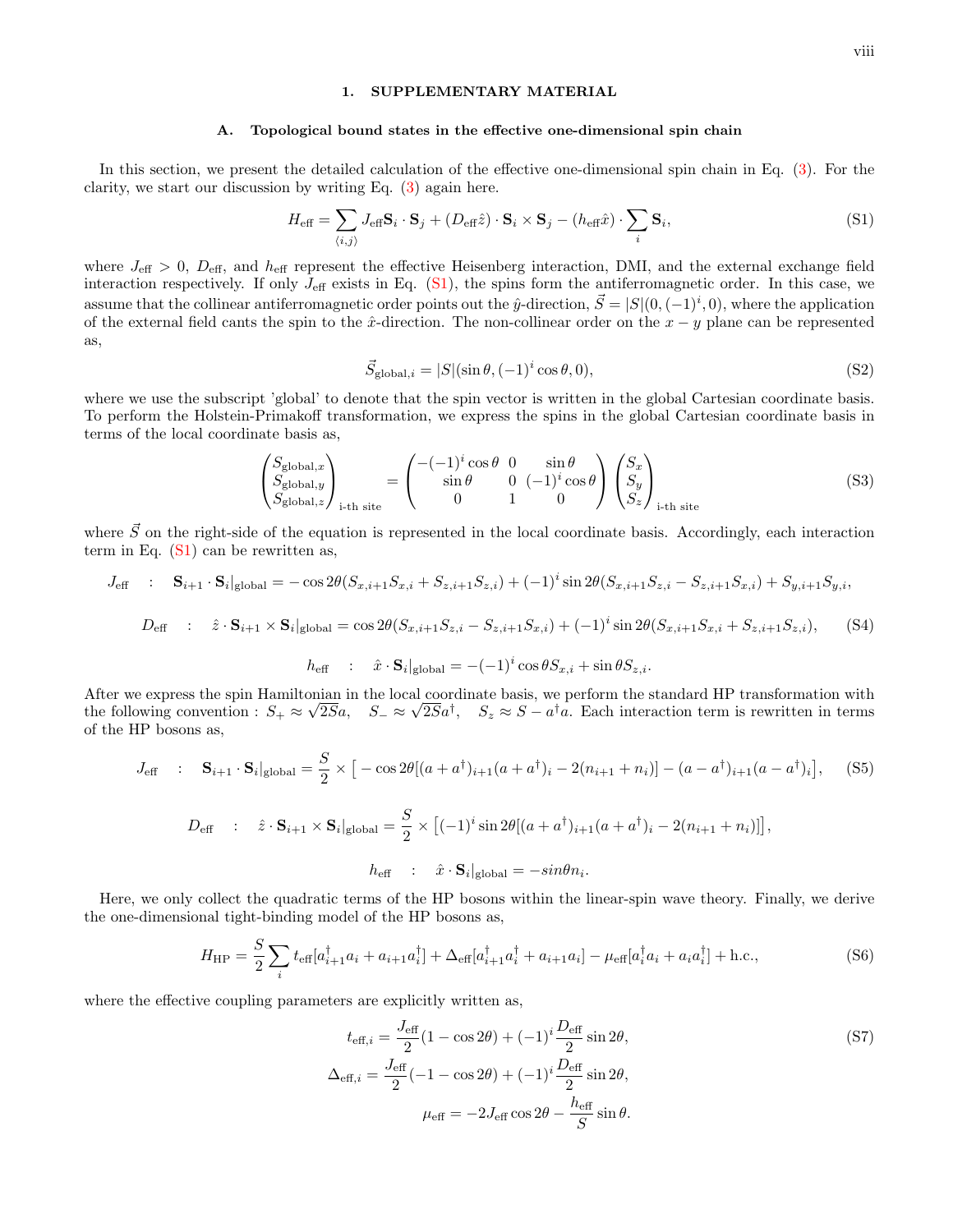We recognize that the tight-binding model of Eq.  $(S6)$  resembles the one-dimensional Kitaev chain with p-wave superconductivity. We can analytically diagonalize Eq.  $(S6)$ . The corresponding energies are given as,

$$
E_{\pm,\pm} = \pm \sqrt{\mu_{\text{eff}}^2 + t_0^2 + t_1^2 - \Delta_0^2 - \Delta_1^2 \pm 2\sqrt{\mu_{\text{eff}}^2(t_0^2 + t_1^2) - (t_0\Delta_1 + t_1\Delta_0)^2}},
$$
(S8)

where  $t_0(k) = t_{\text{eff},2n} + \cos(k)t_{\text{eff},2n+1}$ ,  $t_1(k) = \sin(k)t_{\text{eff},2n+1}$ ,  $\Delta_0(k) = \Delta_{\text{eff},2n} + \cos(k)\Delta_{\text{eff},2n+1}$ ,  $\Delta_1(k) =$  $\sin(k)\Delta_{\text{eff},2n+1}$ . Among the total four bands, the zero energy band gap between the particle-hole symmetric pair is shown to be always topologically trivial [\[12\]](#page-4-8). In contrast, the energy gap between the bands with the positive energies supports the two topologically distinct gapped phases. The gap between the two bands closes if the following condition is satisfied:

<span id="page-8-0"></span>
$$
\mu_{\text{eff}}^2(t_0^2 + t_1^2) - (t_0 \Delta_1 + t_1 \Delta_0)^2 = 0
$$
\n(S9)

We find that Eq.  $(S9)$  is satisfied when the cant angle reaches

$$
\theta = 0, \pm \pi/2,\tag{S10}
$$

regardless of the specific parameters of the Hamiltonian.

### B. Quantization of Berry phase

In this section, we show that the  $C_{2x}$  symmetry gives rise to the quantization of the Berry phase. The non-collinear spin order in Eq.  $(S2)$  satisfy the  $C_{2x}$  symmetry acting on the center of the bond center of the one-dimensional spin chain as,

$$
C_{2x} : S_{x,i}|_{\text{global}} \to S_{x,-i+1}|_{\text{global}},
$$
  
\n
$$
S_{y,i}|_{\text{global}} \to -S_{y,-i+1}|_{\text{global}},
$$
  
\n
$$
S_{z,i}|_{\text{global}} \to -S_{z,-i+1}|_{\text{global}}.
$$
  
\n(S11)

In the local coordinate basis, the spins transform as,

$$
C_{2x} : S_{x,i} \to -S_{x,-i+1},
$$
  
\n
$$
S_{y,i} \to -S_{y,-i+1},
$$
  
\n
$$
S_{z,i} \to S_{z,-i+1}.
$$
  
\n(S12)

From the above relation, we can write  $\hat{C}_{2x}$  operator acting on the HP bosons as,

$$
\hat{C}_{2x} a_{\text{even},k} \hat{C}_{2x}^{-1} = -a_{\text{odd},-k} \n\hat{C}_{2x} a_{\text{odd},k} \hat{C}_{2x}^{-1} = -a_{\text{even},-k}
$$
\n(S13)

where  $a_{even(odd),k}$  is the HP bosons in the even(odd) sites at the momentum k respectively. It is important to note that  $[\Sigma_z, \hat{C}_{2z}] = 0$  holds. Using this property, we can define the sewing matrix of the  $\hat{C}_{2x}$  operator, which relates the magnon eigenstates with its  $C_{2x}$  partner. The definition of the sewing matrix can be written as,

$$
\mathcal{B}_{mn}(k) = \langle u_m(-k)|\hat{C}_{2x}\Sigma_z|u_n(k)\rangle,\tag{S14}
$$

where  $|u_n(k)\rangle$  is n-th magnon eigenstates at the momentum k. At the  $C_{2x}$  invariant momenta, we can write as,

$$
\det[\mathcal{B}(k=0,\pi)] = \prod_{n \in \text{occupied}} \zeta_n(k=0,\pi),\tag{S15}
$$

where  $\zeta_n(k)$  is the eigenvalue of  $\hat{C}_{2x}$  of the *n*-th band at the  $C_{2x}$  invariant momentum k. We now consider the Wilson loop evaluated along the one-dimensional BZ as,

$$
(U_s)_{mn} \equiv \sum_{a,b,.. \in \text{occupied}} \langle u_m(0) | \Sigma_z | u_a(\mathbf{k}_1) \rangle \langle u_a(\mathbf{k}_1) | \Sigma_z | u_b(\mathbf{k}_2) \rangle \langle u_b(\mathbf{k}_2) | \Sigma_z ... | u_n(2\pi) \rangle
$$
(S16)  
=  $\langle u_m(0) | \mathcal{U}_{(0 \to 2\pi)} \Sigma_z | u_n(2\pi) \rangle$ ,